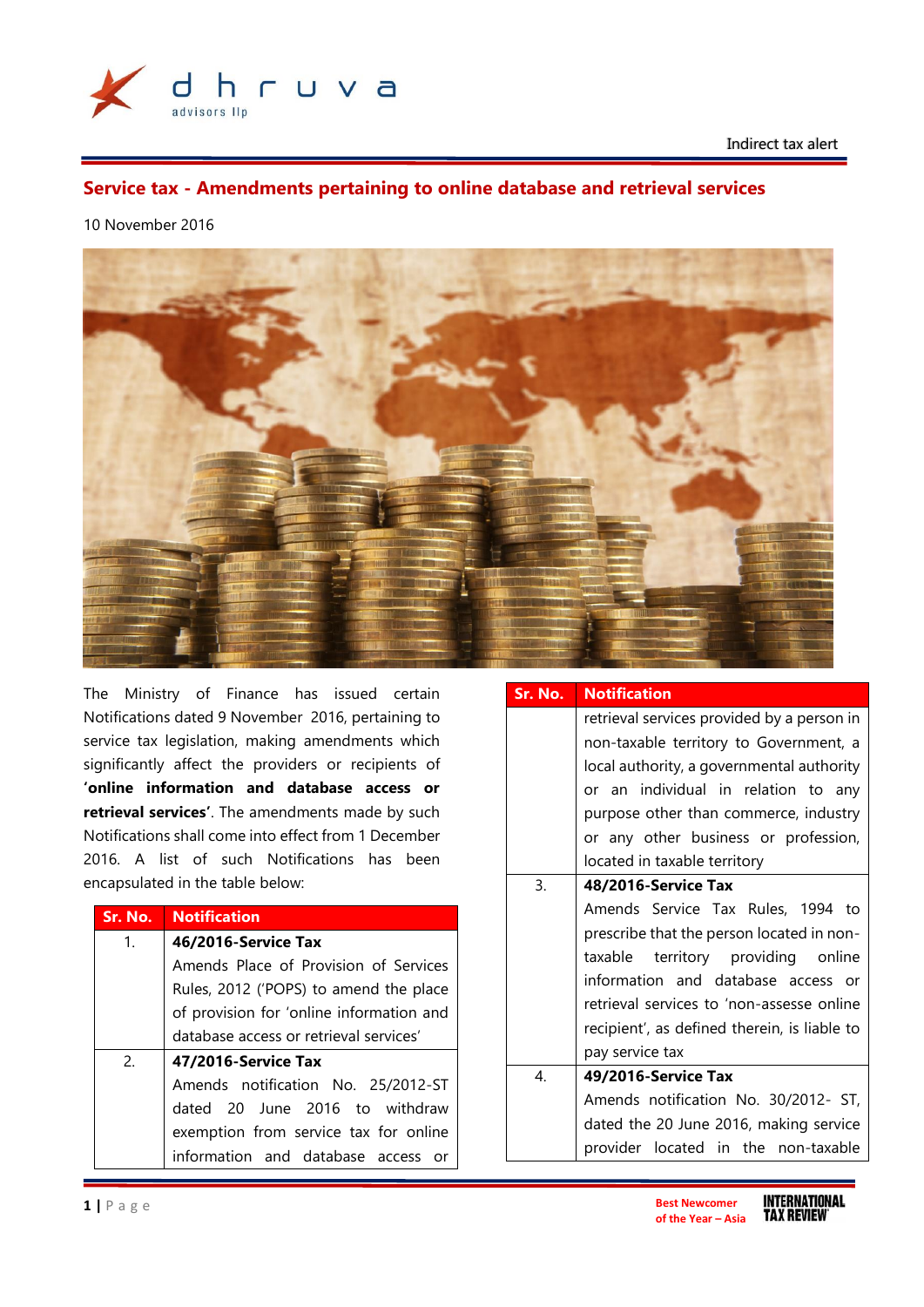

# **Sr. No. Notification**

territory with respect to online information and database access or retrieval services provided in the taxable territory to 'non-assesse online recipient liable to discharge service tax and compliances thereon.

Furthermore, **Circular No. 202/12/2016-Service Tax** dated 9 November 2016 has also been issued clarifying various issues pertaining to online information and database access or retrieval services.

Gist of the amendments vide the above Notifications and clarification by the Circular has been summarised in the ensuing paragraphs:

# **Definition of 'online information and database access or retrieval services' amended**

The term 'online information and database access or retrieval services' has now been defined under the Service Tax Rules, 1994, ('Rules') and the same has to be referred for the purpose of POPS. As per the definition provided under the Rules 'online information and database access or retrieval services' means services:

- whose delivery is mediated by information technology over the internet or an electronic network;
- the nature of which renders their supply essentially automated;
- involving minimal human intervention; and
- impossible to ensure in the absence of information technology.

Further, as per the definition, online information and database access or retrieval services includes the following electronic services, such as:

- (i) Advertising on the internet;
- (ii) Cloud services;
- (iii) Provision of e-books, movie, music, software and other intangibles via telecommunication networks or internet;
- (iv) Providing data or information, retrievable or otherwise, to any person, in electronic form through a computer network;
- (v) Online supplies of digital content (movies, television shows, music, etc.);
- (vi) Digital data storage; and
- (vii) Online gaming.

The Circular further provides for an indicative list of services which shall or shall not fall under the 'online information and database access or retrieval services'

# **Amendment in the Place of Provision of Service Rules, 2012**

#### Amendment in Rule 9:

Currently the place of provision of services in respect of 'online information and database access or retrieval services' is governed by Rule 9 (b) of the POPS which states that the place of provision of such services is the location of the service provider.

Henceforth, Rule 9(b) of POPS shall stand omitted. The Circular states that henceforth, the place of provision of such services shall be governed by Rule 3 of POPS.

#### Amendment in Rule 3:

Existing Rule 3 of POPS provides that the place of provision of a service shall be the location of the recipient of service. However, as per proviso to Rule 3, where the location of the service receiver is not available in the ordinary course of business, the place of provision shall be the location of the provider of service.

Now, in respect of online information and database access or retrieval services, the said Proviso to Rule 3 shall not be applicable Accordingly, even if the location of the service receiver is not available in the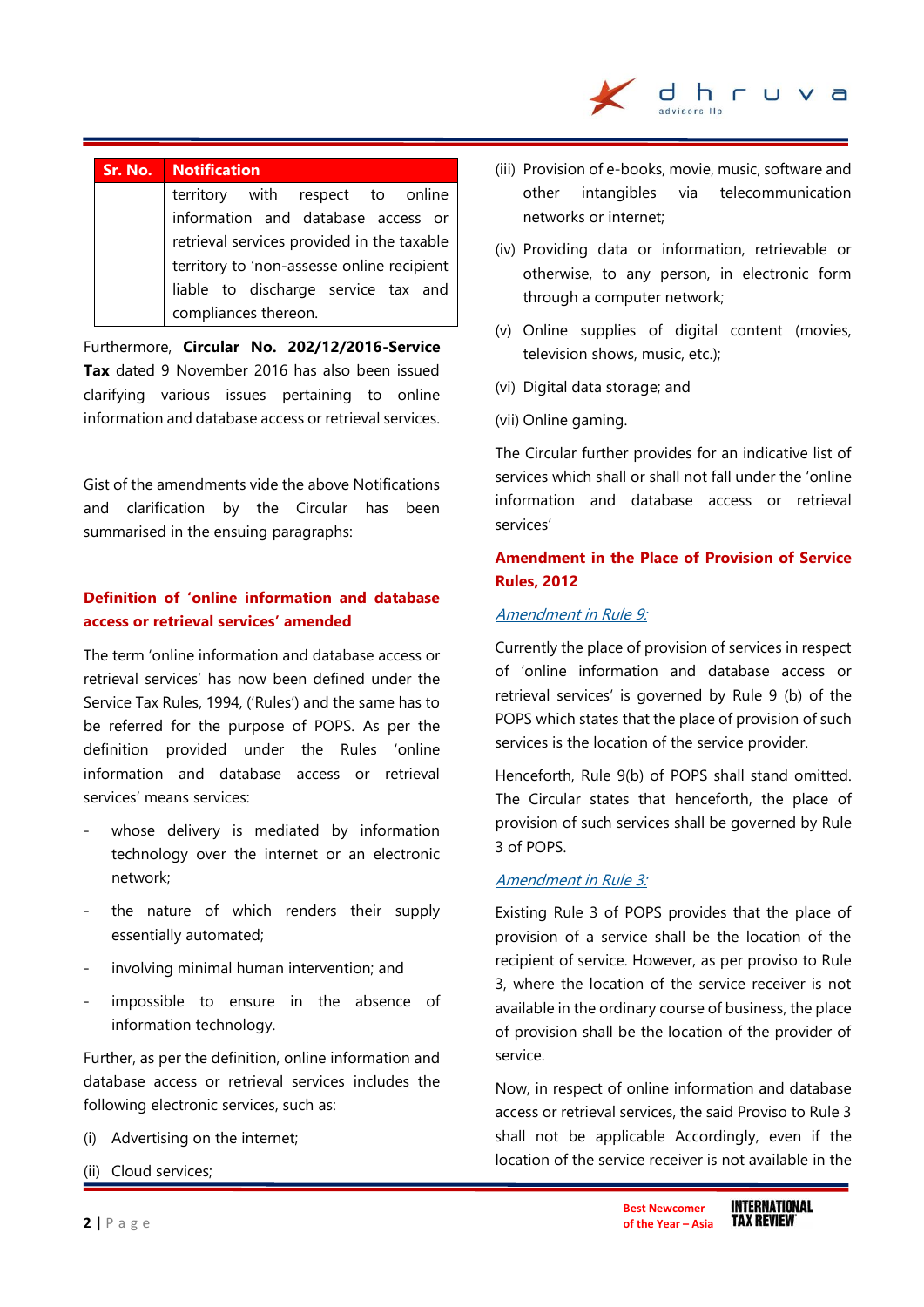

ordinary course of business, the place of provision shall be the location of the service recipient.

# Service recipient deemed to be located in taxable territory:

Where 'online information and database access or retrieval services' provided or agreed to be provided by any person located in a non-taxable territory and received by any person located in the taxable territory, the person receiving such services shall be deemed to be located in the taxable territory if any 2 of the following non-contradictory conditions are satisfied, namely:

- (i) the location of address presented by the service recipient *via* internet is in taxable territory;
- (ii) the credit card or debit card or store value card or charge card or smart card or any other card by which the service recipient settles payment has been issued in the taxable territory;
- (iii) the service recipient's billing address is in the taxable territory;
- (iv) the IP address of the device used by the service recipient is in the taxable territory;
- (v) the service recipient's bank in which the account used for payment is maintained is in the taxable territory;
- (vi) the country code of the SIM card used by the service recipient is of taxable territory;
- (vii) the location of the service recipient's fixed land line through which the service is received by the person is in taxable territory.

### **Amendment in Mega Exemption Notification**

Currently, Notification 25/2012, dated 20 June 2012, also known as 'Mega Exemption Notification', provides exemption in respect of services received from a provider of service located in a non-taxable territory by:

- Government,
- a local authority,
- a governmental authority; or
- an individual in relation to any purpose other than commerce, industry or any other business or profession.

Henceforth, this exemption shall stand withdrawn in respect of 'online information and database access or retrieval services' received by the aforesaid service recipients from a person located in a non-taxable territory.

# **'Non-assessee online recipient' ('NOAR') - New definition**

'Non-assessee online recipient' has been defined to mean:

- Government,
- a local authority,
- a governmental authority; or
- an individual receiving online information and database access or retrieval services in relation to any purpose other than commerce, industry or any other business or profession, located in taxable territory.

In a case where online information and database access or retrieval services provided or agreed to be provided by any person located in a non-taxable territory and received by an NOAR, such service recipient shall be deemed to be an NOAR if such person does not have service tax registration.

# **Service tax liability under RCM in respect of service recipient other than NOAR**

In a scenario where a service recipient, other than NOAR, receives online information and database access or retrieval services from a service provider located in a non-taxable territory, the service recipient would be liable to discharge service tax under RCM.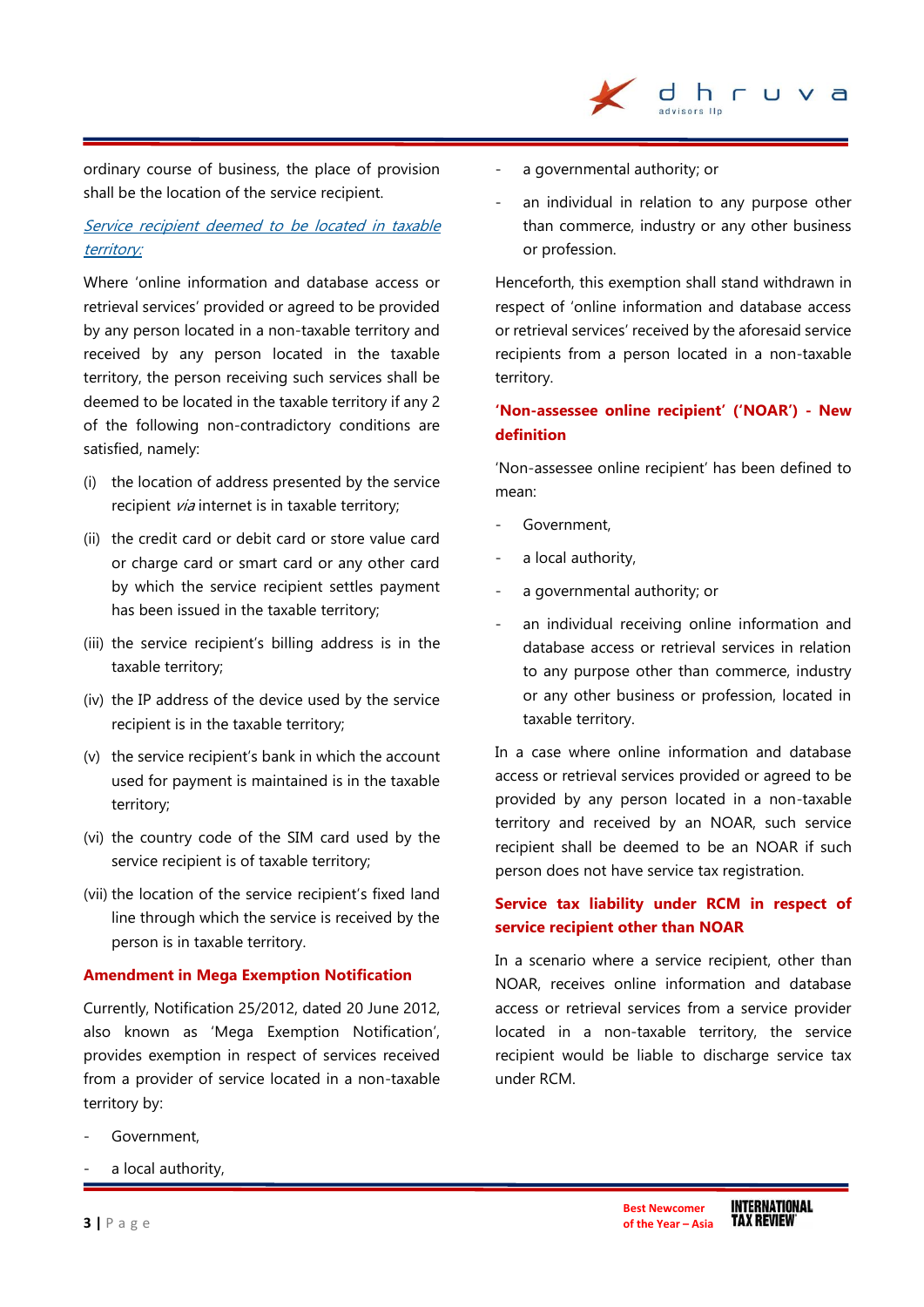# **Service tax liability where services are provided to NOAR**

The liability to discharge service tax, when the online information and database access or retrieval services are provided to an NOAR by a service provider located in the non-taxable territory, has been discussed under the following scenarios:

### **Scenario 1:**

- The service provider is in <sup>a</sup> non-taxable territory;
- NOAR is in taxable territory.

The service provider shall be the person liable for paying service tax.

### **Scenario 2:**

- Service provider is in a non-taxable territory;
- NOAR is in taxable territory;
- An intermediary is located in the non-taxable territory is involved.

An intermediary located in the non-taxable territory including an electronic platform, a broker, an agent or any other person, by whatever name called, who arranges or facilitates provision of such service but does not provides the main service on his account shall be deemed to be receiving such services from the service provider in non-taxable territory and providing such services to the NOAR.

However, if the specified conditions are satisfied then such intermediary would neither be considered as service recipient, nor as a service provider.

#### **Scenario 3:**

- The service provider is in non-taxable territory;
- NOAR is in taxable territory;
- The service provider has a representative in taxable territory,

The person representing the service provider for any purpose in the taxable territory shall be the person liable for paying service tax.

#### **Scenario 4:**

The service provider is in <sup>a</sup> non-taxable territory;

- NOAR is in taxable territory;
- The service provider is not having a physical presence or representative for any purpose in the taxable territory.

dhr

 $U$   $V$  a

The service provider may appoint a person in the taxable territory for purpose of paying service tax and such person shall be liable for paying service tax.

#### **Consequential compliances**

- Service tax registration to be applied in Form ST-1A within 30 days of levy of service tax or the date from when the service provider has commenced the supply of such taxable services in the taxable territory in India;
- An invoice, a bill or, challan shall include any document, by whatever name called, whether or not serially numbered, should contain the prescribed details;
- Service tax registration shall be granted in Form ST-2A;
- Service tax returns to be filed in Form ST-3C:
- Large Taxpayer Unit, Bengaluru (LTU Bengaluru) under the Central Board of Excise and Customs (CBEC) would be the administrative authority.

#### **Dhruva Comments:**

- $\triangleright$  These amendments appear to be a fallout of BEPS Action Plan -1 : Digital Economy issued by OECD.
- $\triangleright$  The amendments have been brought at a time when the entire country is gearing up for implementation of GST. In view of the amendments being introduced at such a crucial juncture, it appears that the Government intends to incorporate similar provisions under the GST regime, and therefore, making an attempt to bring the assessee in sync to the expected legislation.
- $\triangleright$  After the enactment of the amendment, it would be interesting how the Government ensures compliances at the end of service providers or intermediaries which are located outside the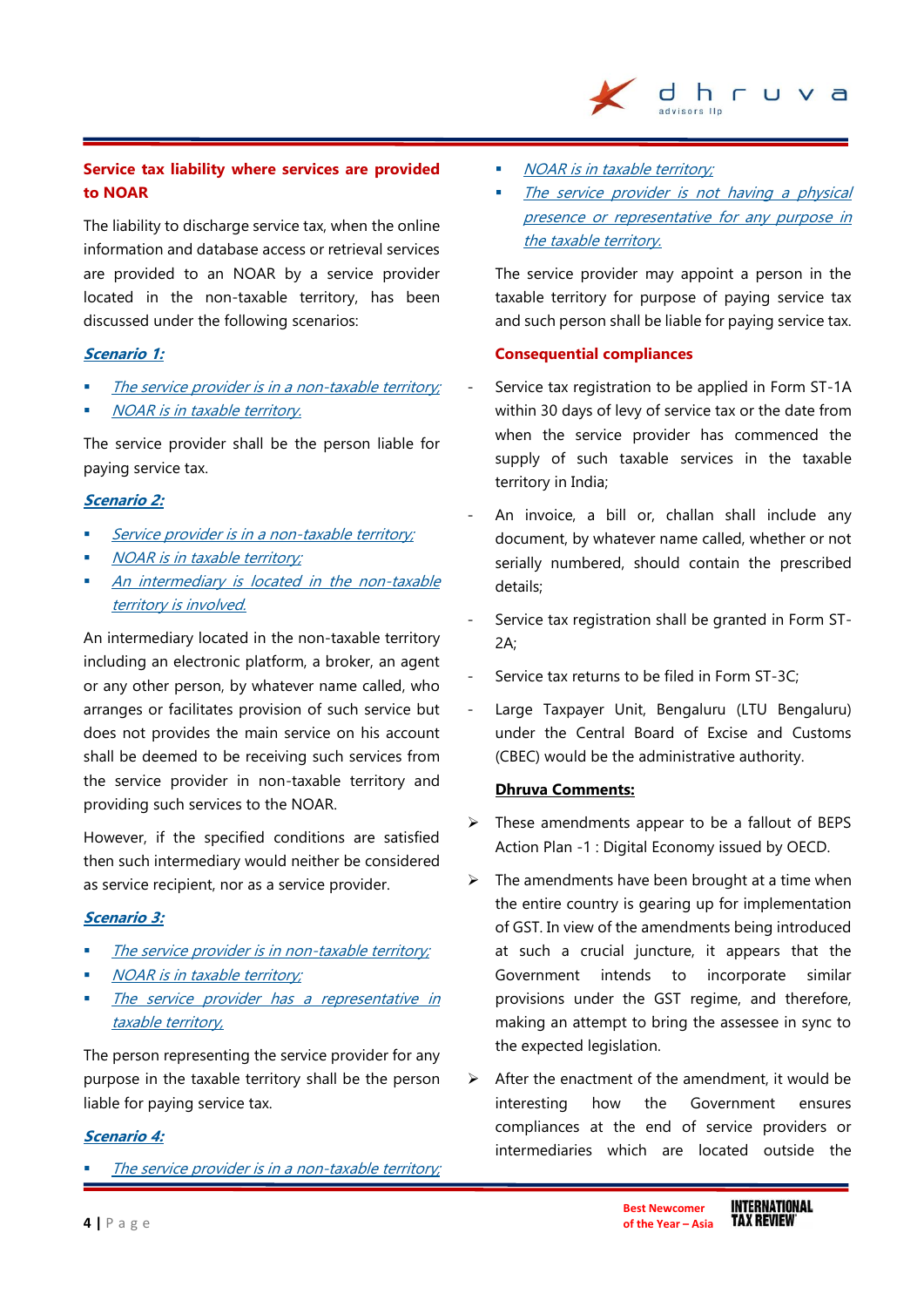

territorial jurisdiction. Further, the possibility of round of litigations challenging the powers of the Government to charge and recover tax from service providers or intermediaries located in non-taxable territory cannot be ruled out.

 Furthermore, despite the Governments effort to regularise the amendments smoothly, it would be perplexing to determine the territorial jurisdiction of a service provider located in non-taxable territory, be it the service provider itself or the intermediary.